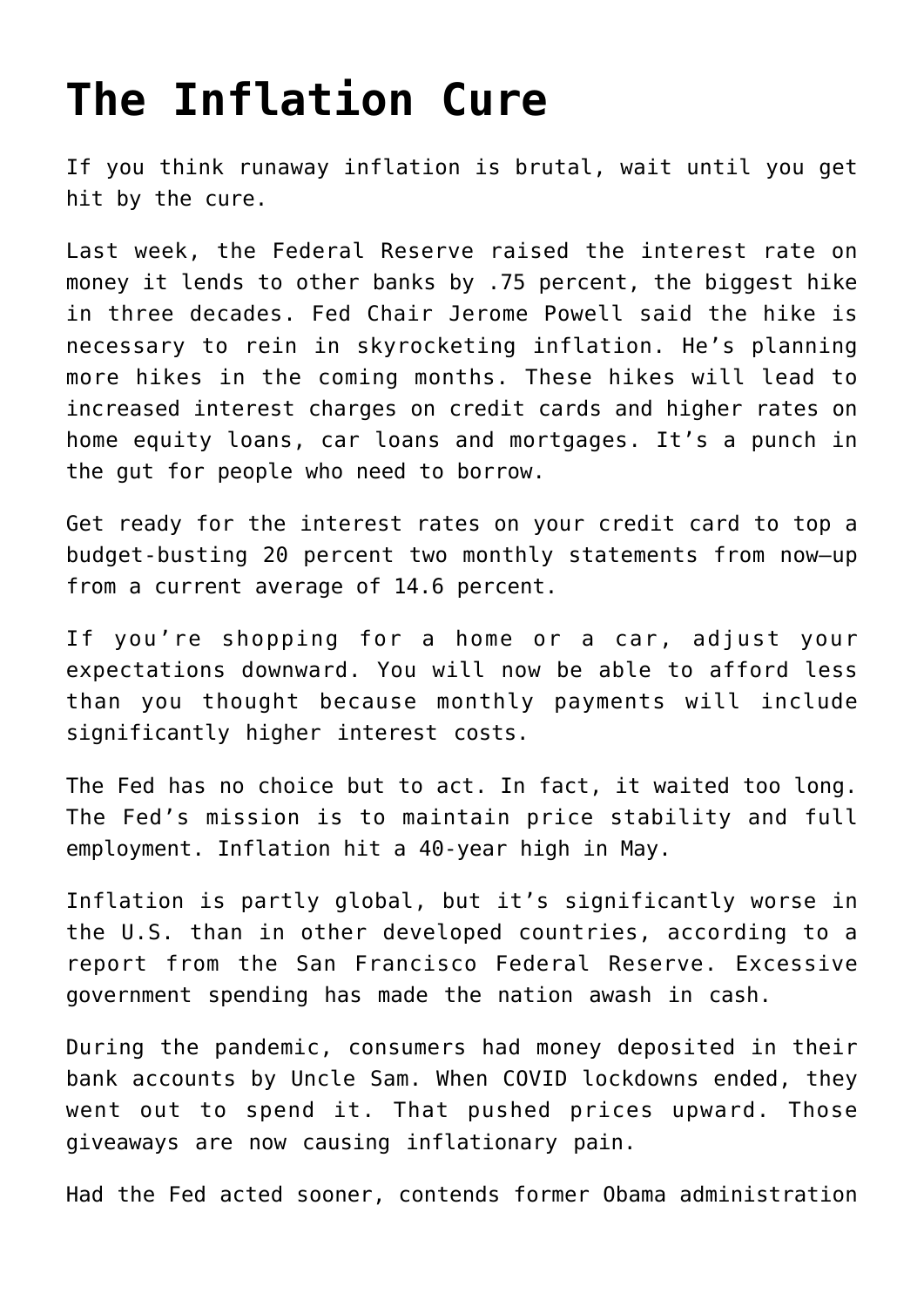economist Steve Rattner, the rate hikes would not have to be so drastic, and the cure so painful. The Fed "was inexplicably slow," he says.

Harvard economist and former Treasury official Karen Dynan predicts "generalized pain" in the coming months.

"The transition is going to be very difficult," cautions Seth Carpenter, global chief economist at Morgan Stanley, who adds that it takes a long time for inflation to come down.

That's the straight story you're not getting from the Biden administration and its allies. In a *Washington Post* column, Biden ally Sebastian Mallaby, from the Council on Foreign Relations, applauded the Fed's hike as "courageous" and praised President Joe Biden for backing Powell.

Truth is, prices are expected to stay high in the coming months. Borrowing to pay those higher prices and keep the family afloat will be prohibitive.

Financial adviser Suze Orman is urging people to pay off their credit card debt and live within their means—easier said than done. The average household has to spend \$450 more a month than last year for basic necessities such as food and energy.

As for mortgage rates, they are the highest since 2008. The cost of a 30-year fixed-rate mortgage hit 6.28 percent last week, nearly double what it was at the end of December.

During COVID, the Fed took actions to make mortgages as cheap as possible, but now it's pursuing opposite policies. Powell says housing prices "need a bit of a reset." Look for softer prices but higher borrowing costs.

Borrowers are losers under the Fed's strategy. But savers are winners. If you have a nest egg, you can shop around and likely get much better interest income on your money.

Job security is another matter. Protesters rallied outside the